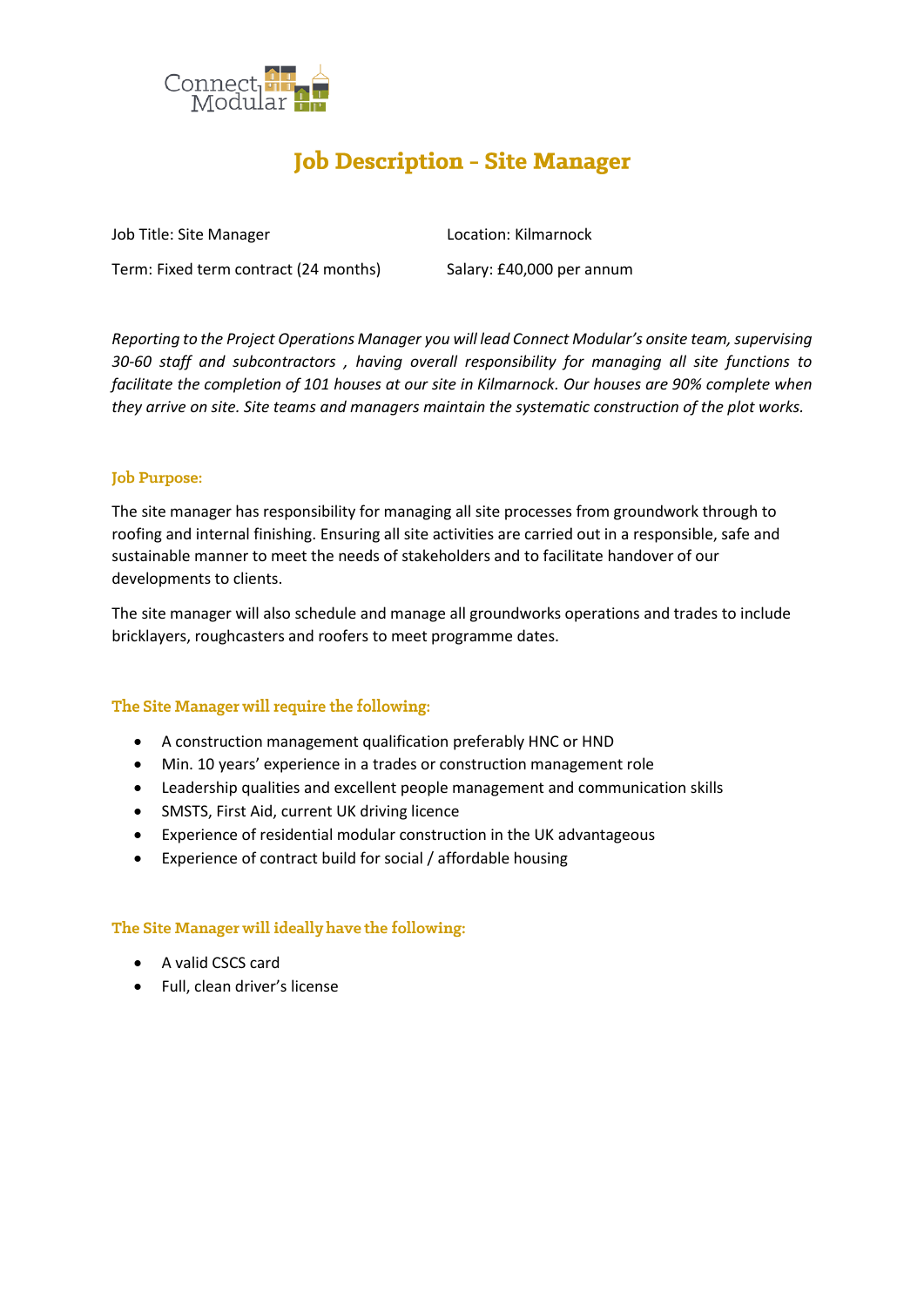

#### The role will involve:

- Managing of all sub-contractors and trades including civils, drainage , scaffolding and temporary works
- Ensuring all statutory and company Health & Safety procedures are being adhered to
- Tracking and reporting to the Project Manager regarding programme of works
- Supporting the management and control of project costs, budgets and quality
- Manage direct labour & sub-contractors, coordinating the works to complete on-time and on-budget
- Establish good relationships with clients and all key stakeholders
- Coordinating the lifting and unloading of modules arriving from factory to site with support from the Project Manager
- Managing the team to ensure safe working practices are implemented, incorporating health and safety and environmental rules
- Following internal and external procedures to meet accreditation standards of BOPAS, ISO9001, Safe Contractor and Considerate Constructor assurance schemes
- Any other tasks or duties that may be required to fulfil the role

#### **Key Result Areas:**

- Increasing efficiency and maximising output of completed homes
- Ensuring quality standards are achieved
- Ensuring budgets are met
- Ensuring statutory health and safety and company objectives are achieved

#### **Communications and Working Relationships:**

• Establish excellent working relationship and partnerships based on an open two-way communication style with:

**Internal:** Directors, all site employees, and subcontractors, Factory Head of Production , Quality Assurance Inspector and department Managers

**External:** Clients, client's agents, local authorities, suppliers, community stakeholders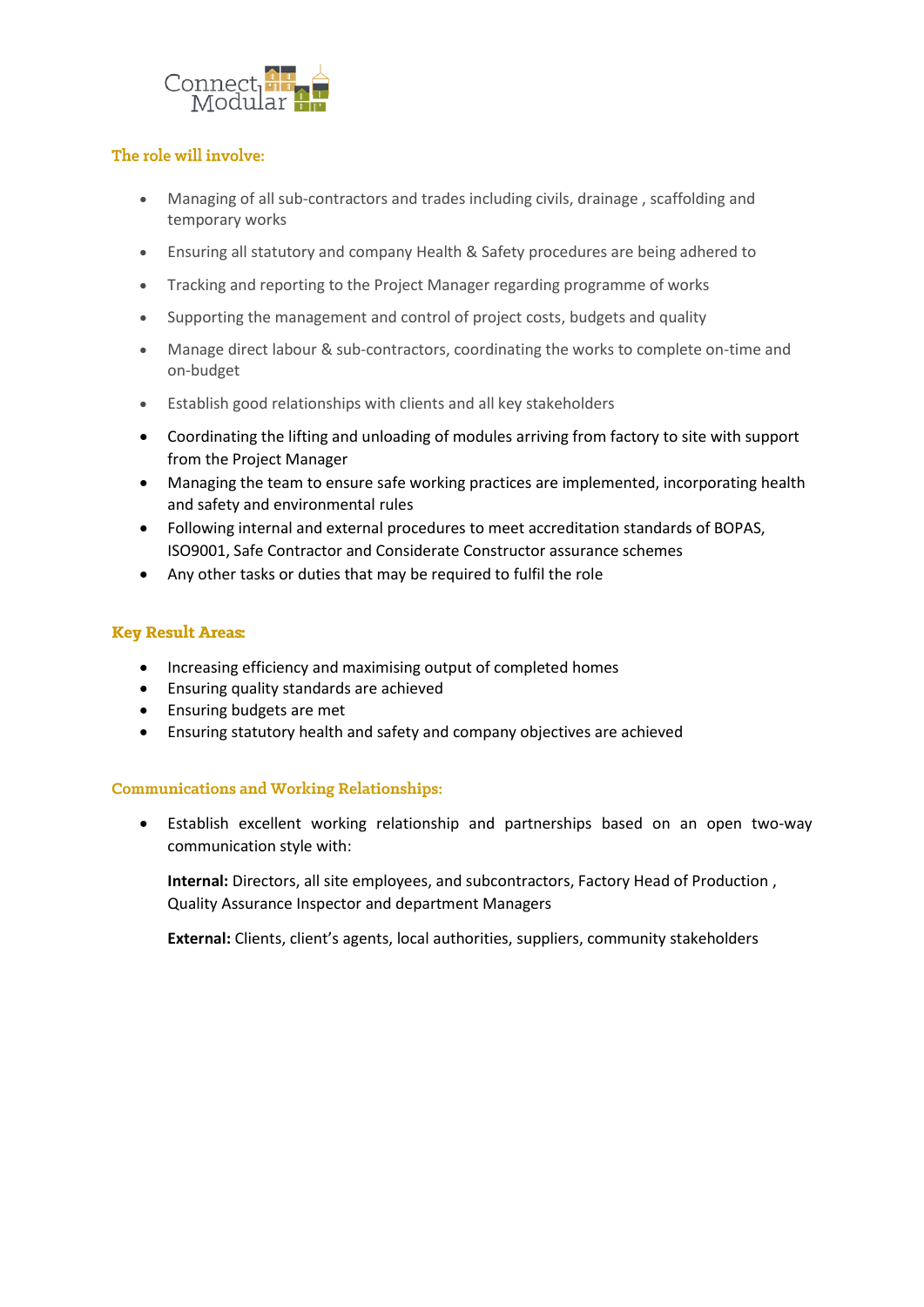

# **Site Manager - Person Specification**

| <b>Criteria</b>                | Essential                                                                                                                                                                                                                                                                                                                                                                                                                                                                                                    | Desirable                                                                                                                                                                                                                                                                                                                                    |
|--------------------------------|--------------------------------------------------------------------------------------------------------------------------------------------------------------------------------------------------------------------------------------------------------------------------------------------------------------------------------------------------------------------------------------------------------------------------------------------------------------------------------------------------------------|----------------------------------------------------------------------------------------------------------------------------------------------------------------------------------------------------------------------------------------------------------------------------------------------------------------------------------------------|
| Job Specific<br>Qualifications | Trades or<br>$\bullet$<br>Construction<br>Management<br>qualification<br>and/or<br>10 years'<br>experience in<br>manufacturing or<br>construction<br>SMSTS or similar<br><b>Health and Safety</b><br>training                                                                                                                                                                                                                                                                                                | Membership of a relevant<br>$\bullet$<br>professional body                                                                                                                                                                                                                                                                                   |
| <b>Skills and Competencies</b> | Ability to read and<br>interpret<br>architectural and<br>engineering<br>drawings<br>Strong technical<br>knowledge<br>Ability to run<br>concurrent<br>projects<br>Leadership<br>٠<br>qualities and<br>experience<br>Competent MS<br>Office and MS<br>Projects user<br>Excellent<br>communication<br>skills<br>Experience of<br>internal and<br>external audits<br>Knowledge of ISO,<br>Safe Contractors<br>SSIP accreditation<br>and Considerate<br>Constructors<br>standards and<br>improvement<br>processes | Leadership and Management<br>training and qualification. Ability to<br>work across teams<br>Competent in use of project<br>planning software and<br>spreadsheets<br>Ability to interpret KPIS, write<br>reports and communicate ideas to<br>implement change.<br>Proven record of successful audit<br>outcomes<br><b>Experience of BOPAS</b> |